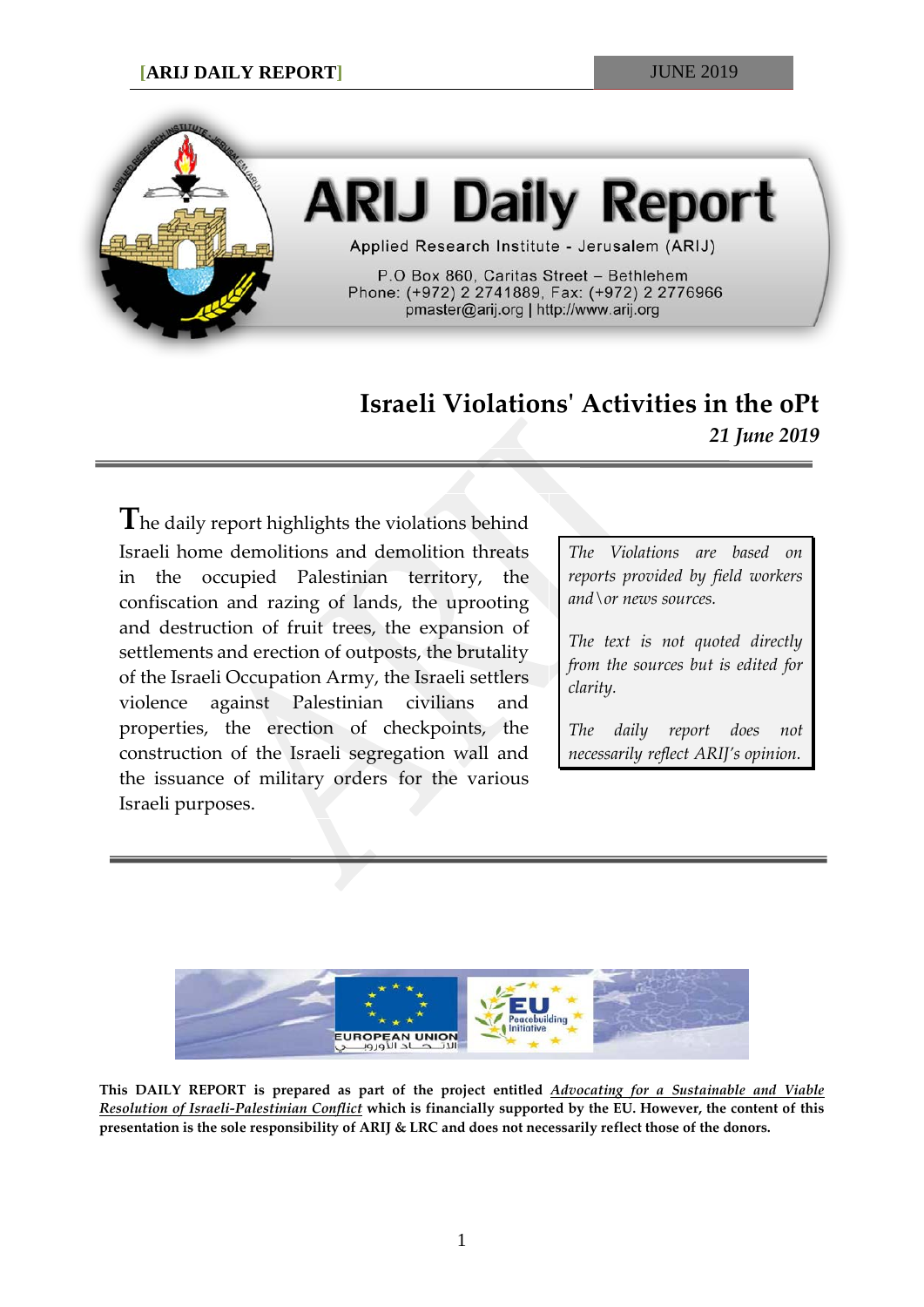### **Brutality of the Israeli Occupation Army**

- The Israeli Occupation Army (IOA) attacked the weekly nonviolent procession against the Annexation Wall and Colonies, in Ni'lin village, west of the central West Bank city of Ramallah, causing several injuries. The procession started from the center of the village, when the locals, accompanied by Israeli and international peace activists, marched while carrying Palestinian flags, and chanting against the ongoing illegal Israeli military occupation, its colonies and the Annexation Wall. The IOA attacked the nonviolent protesters with gas bombs and concussion grenades, causing many to suffer the effects of teargas inhalation. (IMEMC 21 June 2019)
- The Israeli Occupation Army (IOA) attacked the weekly procession in [Kufur Qaddoum](https://imemc.org/article/army-injures-many-palestinians-in-kufur-qaddoum-5/) town, east of the northern West Bank city of Qalqilia, causing dozens of protesters and international journalists to suffer the effects of teargas inhalation. Dozens of IOA invaded the town, and attacked the protesters with rubber-coated steel bullets, gas bombs and concussion grenades. Dozens of residents, and several international journalists, suffered the effects of teargas inhalation. The IOA also attempted to ambush several protesters by hiding in an abandoned home, but their hideout was soon discovered, and the soldiers started firing live rounds. Several protesters starting hurling stones at the soldiers, who fired more live round, gas bombs and rubber-coated steel bullets. In addition, the IOA invaded the town, and broke into a number of homes, before occupying their rooftops and using them as firing posts and monitoring towers. (IMEMC 21 June 2019)
- The Israeli Occupation Army (IOA) banned today a cultural event which was scheduled to take place in the Industrial Orphanage School in the old city of Jerusalem. Israeli police, Border Guard Police and intelligence officers raided the school and handed the organizers of the event a written notice signed by Israeli Minister of Interior, Gilad Erdan, banning it. The banned event, titled "No to War, Yes to Peace", was supposed to bring together Palestinian poets from occupied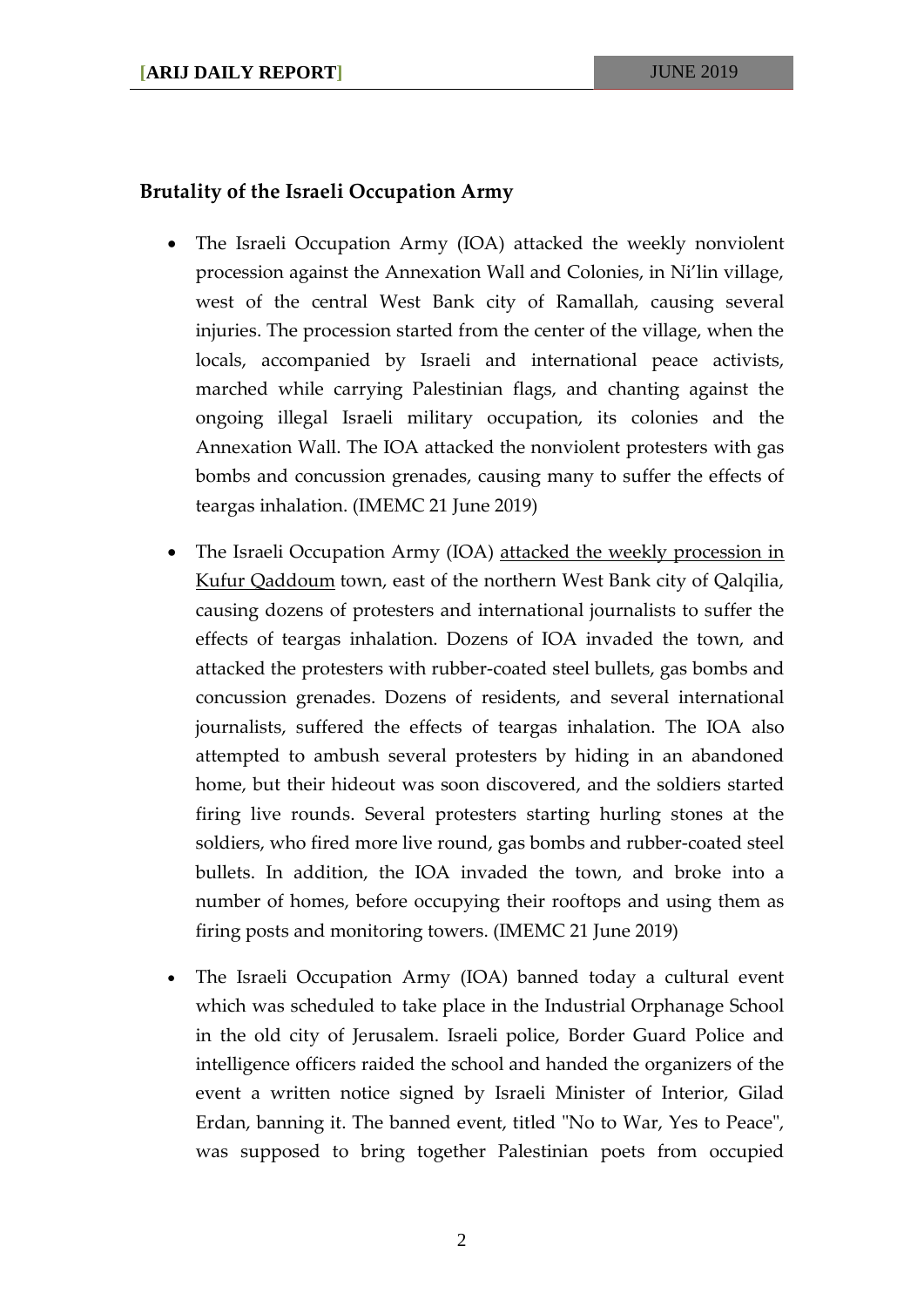Jerusalem to share their latest works and discuss their concerns. (WAFA 21 June 2019)

#### **Israeli Arrests**

• Israeli police officers detained a Palestinian man, from Azzoun town, east of the northern West Bank city of Qalqilia, while working in the northern part of the country. The police detained, Abdul-Hadi Shbeita, 32, while working in the Triangle Area, reportedly for entering and working in Israel without a permit. He was taken prisoner by undercover Israeli police officers, and was moved to an unknown destination. Shbeita is a former political prisoner, and was also detained and imprisoned before for "entering and working in Israel without a permit." (IMEMC 21 June 2019)

#### **Home Demolition & Demolition threats**

• The Israeli High Court has granted its approval for the demolition of 16 apartment buildings of 100 flats in Wadi al-Hummus neighborhood in Sur Baher village, south of occupied East Jerusalem, for "being built close to the Annexation Wall." The court upheld allegations by the military in which it claimed that the buildings are close to the Annexation Wall, and "pose a security threat," due to their proximity to the illegal wall. The Palestinians were ordered to demolish the apartments by July 18th, or face very high fines and fees, in addition to the demolition costs, should the Jerusalem City Council demolish their buildings. Wadi al-Hummus is in Area A of the West Bank, supposedly under the full control of the Palestinian Authority as per the Oslo Accords. when Israel started the construction of the illegal Annexation Wall in 2003, Sur Baher residents filed appeals against the planned route of the wall, as it passes right through the center of the village. Israel then adjusted the route, keeping the entire neighborhood inside the boundaries of the wall, instead of being isolated from Jerusalem, or split in half. Since the neighborhood was considered to be in Area A, the Palestinians obtained construction permits from the Palestinian Ministry of Local Government. The Israeli High Court based its decision on an order, issued seven years ago by the military commander in the area, preventing the Palestinians from constructing